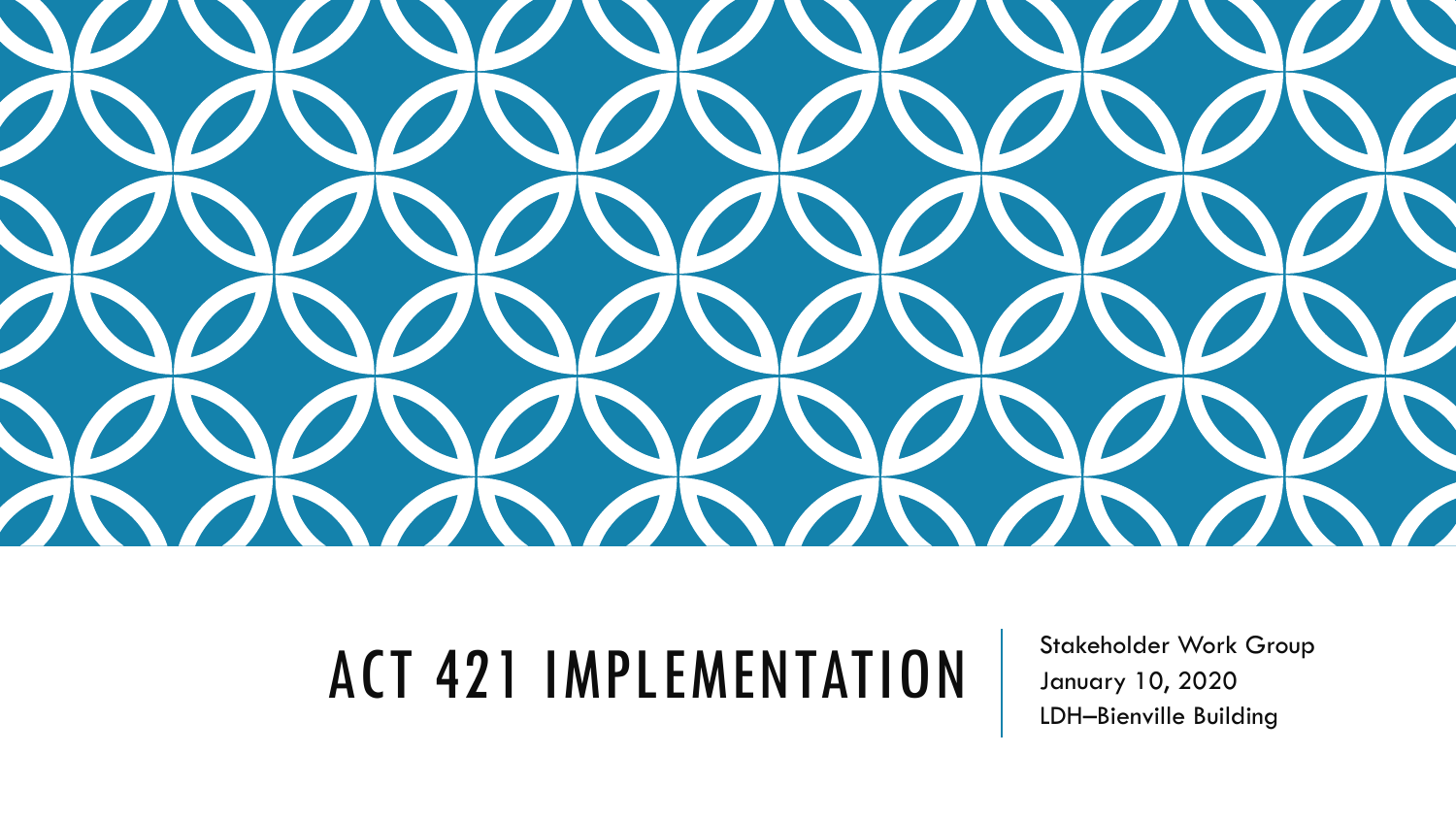#### MEETING AGENDA

•Discuss updates / changes to LDH's implementation strategies

- •Review & receive feedback on proposed program entry processes
- •Review & receive feedback on level-of-care assessment tool model

•Miscellaneous matters

•Schedule follow-ups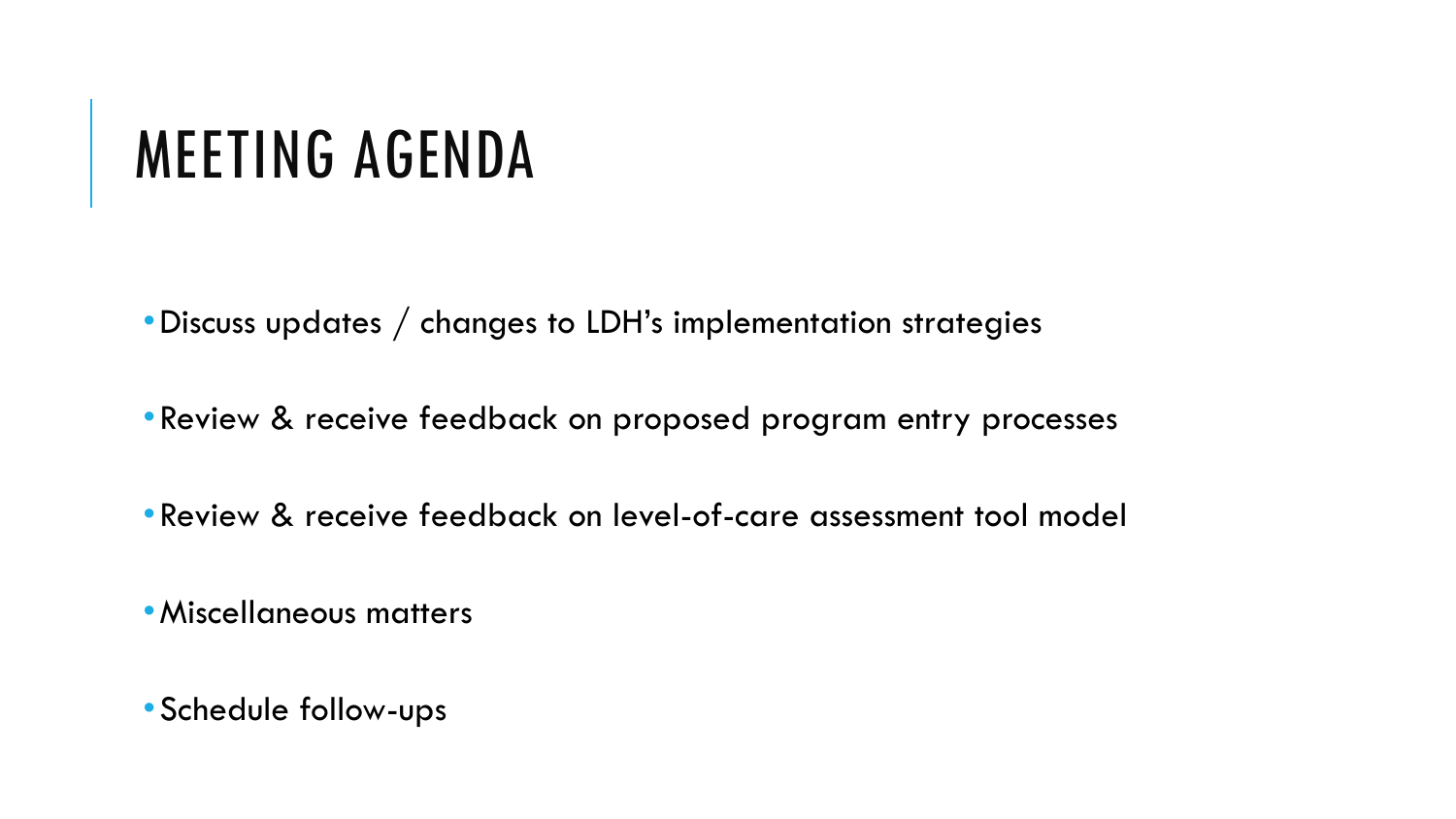

ACT 421 OVERVIEW & MEDICAID BASICS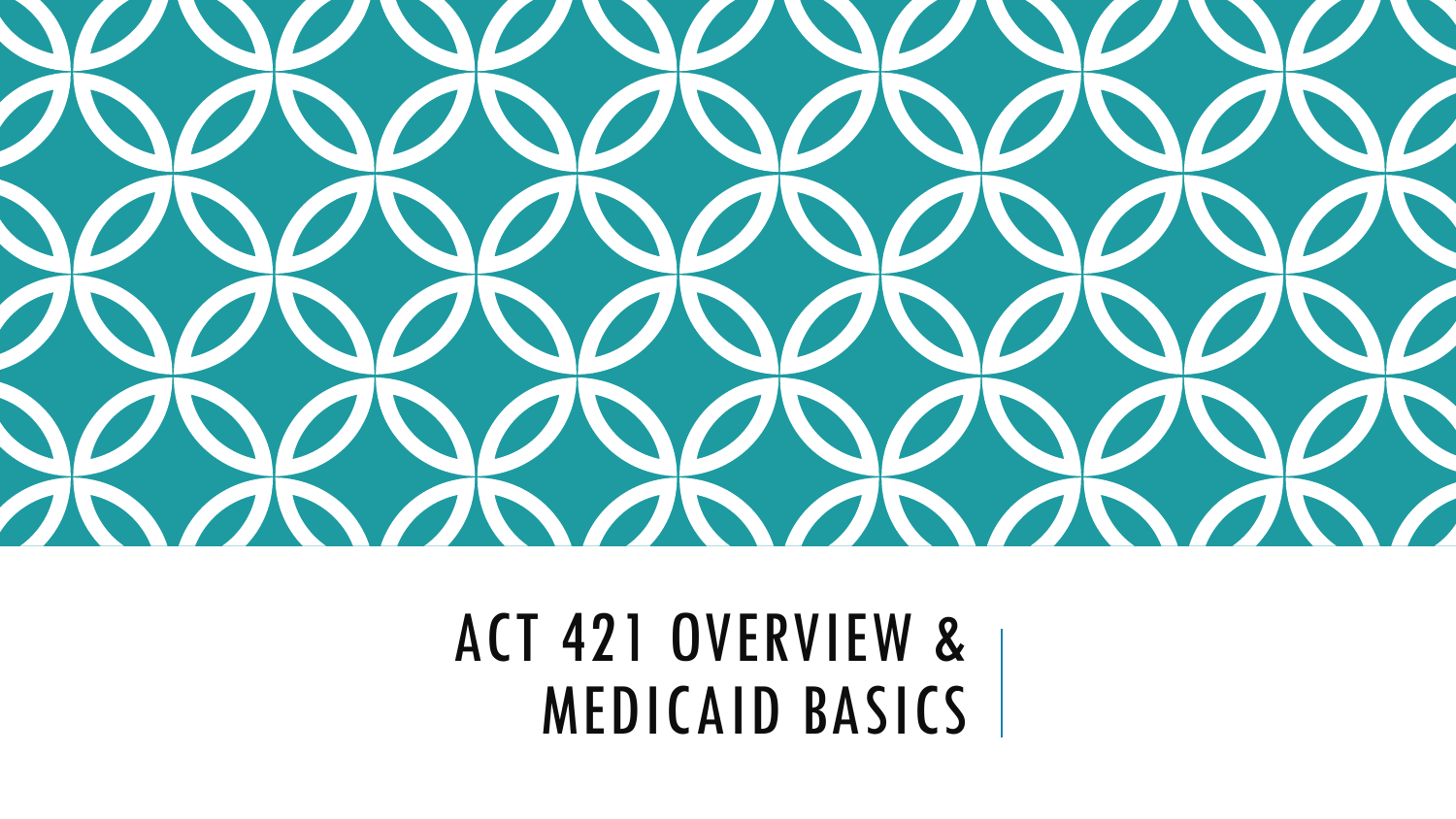#### ACT 421 ELIGIBILITY GROUP - COMPOSITION

#### **Composition per legislation – Children who:**

•Are 18 or under

- •Have a **disability,** defined as a medically determinable physical or mental impairment that results in marked and severe functional limitations that has lasted or is expected to last for at least one year or to result in death
- •Meet **level of care** for an Intermediate Care Facility (**ICF**) for people with intellectual disabilities, a **nursing facility**, or a **hospital**
- •Care can be provided **safely at home**
- •Care at home is **less costly** than care in the institution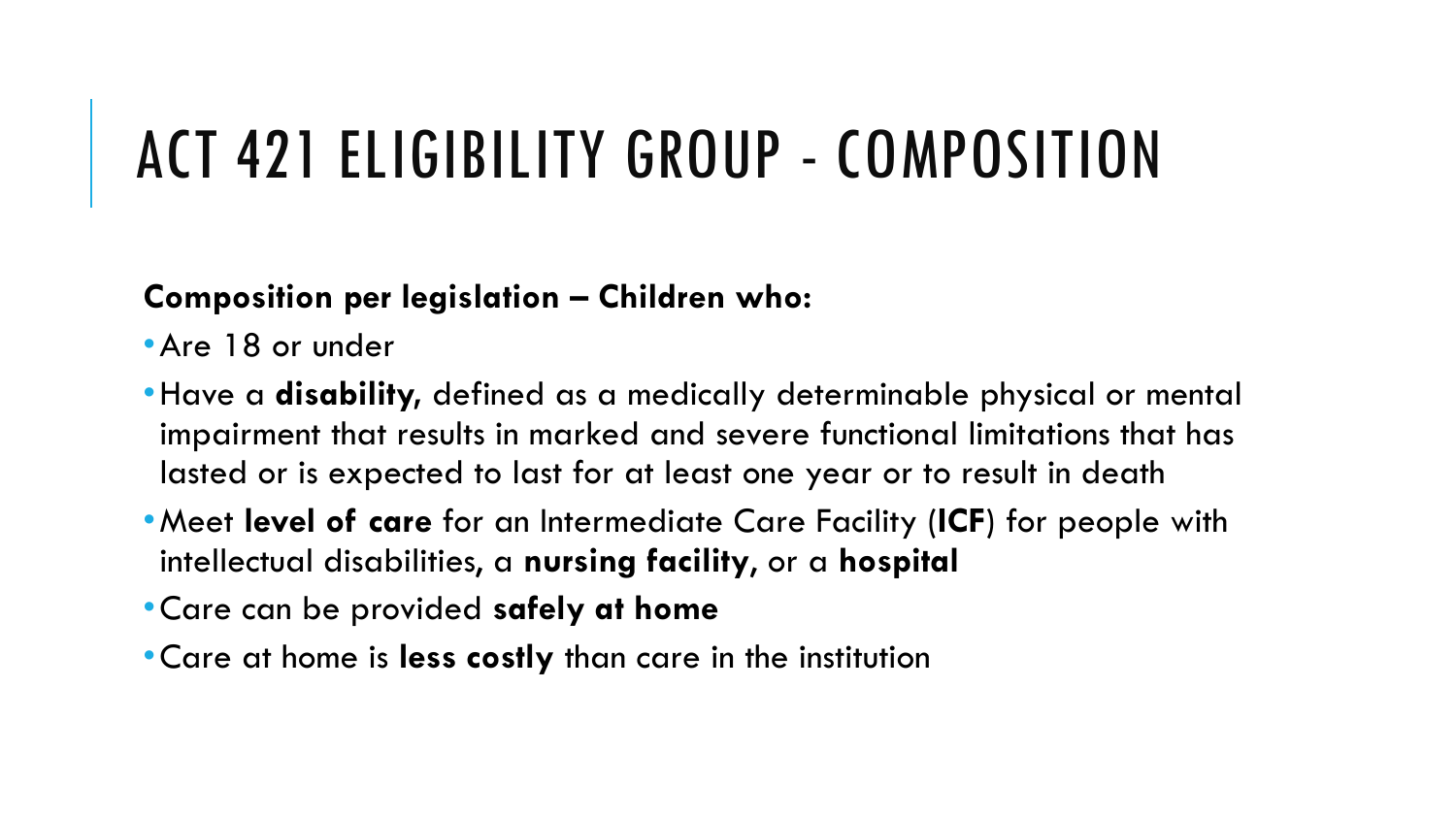### OTHER FEATURES/HIGHLIGHTS OF ACT 421

"The TEFRA option shall offer coverage exclusively through the Medicaid fee-for-service system unless the department determines that offering TEFRA option coverage to persons enrolled in the Medicaid managed care program would be more cost-effective."

"To the maximum extent practicable, as determined by the secretary, the department shall include TEFRA option beneficiaries in its health insurance premium payment program as a means of maximizing private health insurance coverage of Medicaid enrollees."

*\*\*NOTE\*\* LDH is working with analysts to determine which vehicle would be more costeffective, based on a projected per-member, per-month (PMPM) fee for managed care vs. projected average fee-for-service costs, using historical data from Children's Choice waiver recipients as a guide.*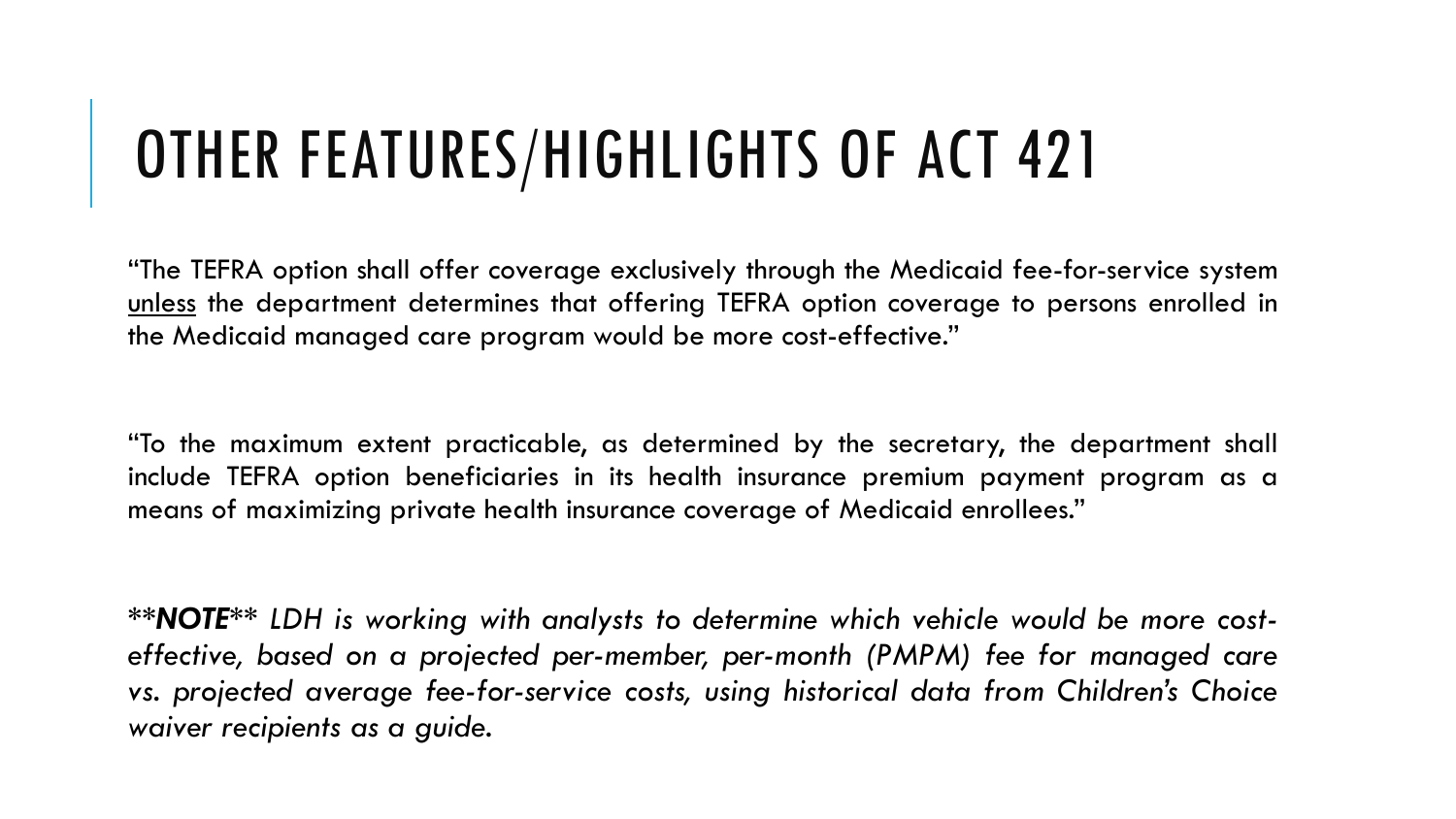### MEDICAID STATE PLAN SERVICES

• Array of services available to Medicaid recipients

- Some services limited according to medical necessity and/or require prior authorization
- Some services limited by age, diagnosis, or other factors
- Includes basic health coverage and therapies including hospital stays, doctor visits, prescriptions, etc.
- For children, state plan services also include Early & Periodic Screening, Diagnostic & Treatment (EPSDT). When medical necessity is shown, EPSDT includes (non-exhaustive list):
	- Skilled nursing
	- Dental, vision
	- Personal care services
	- Case management / service coordination
	- Diapers if needed as durable medical equipment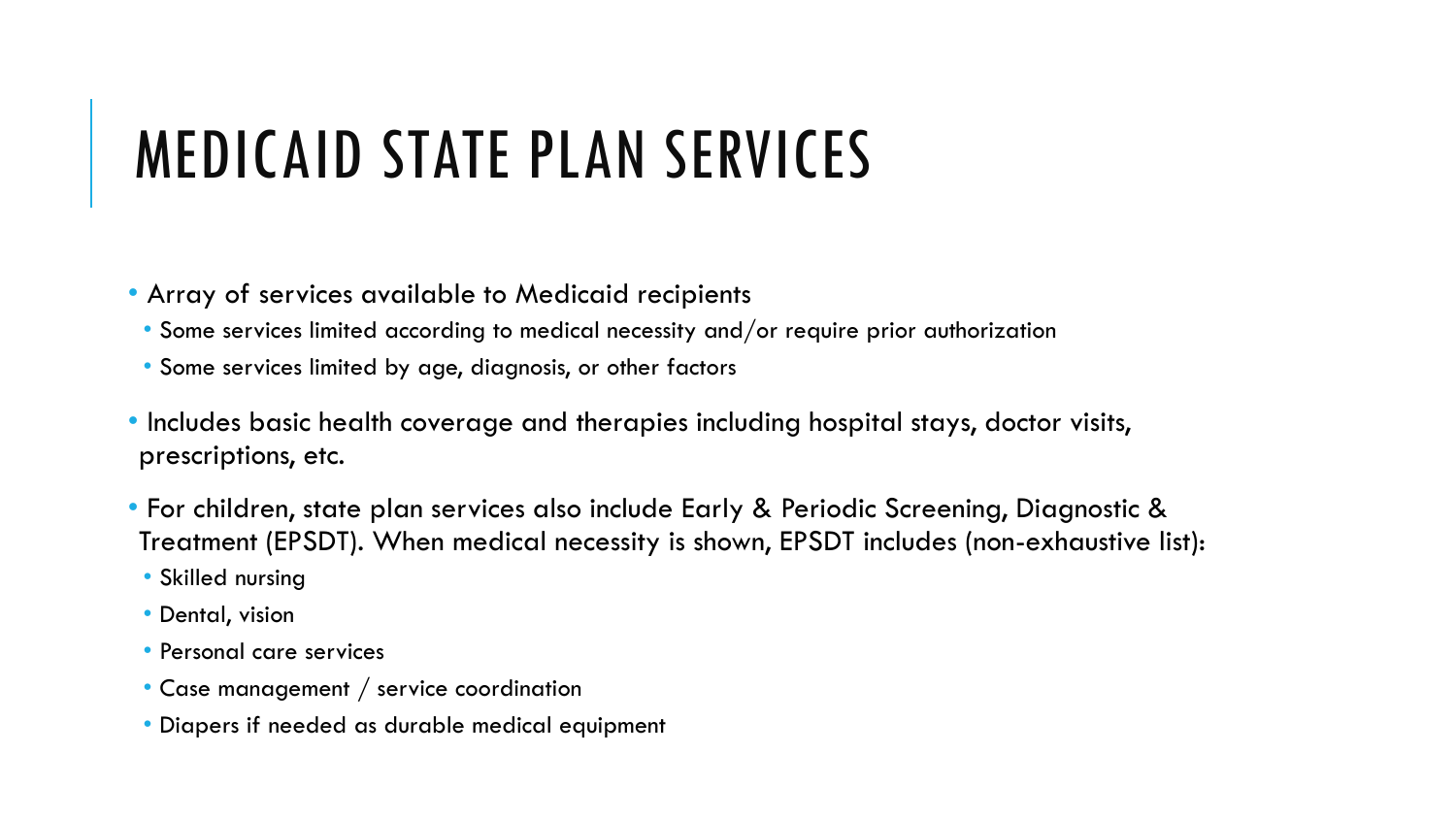## WAIVERS

#### 1915(c)/HCBS Waiver

- •Provides home and community based services (HCBS) not normally provided under Medicaid state plan
- •Requires case management as an HCBS
- •Recipients are required to utilize HCBS monthly, including case management
- •Requires renewal every five years
- •Not as administratively burdensome as 1115
- •Current LDH 1915(c) waivers available to qualifying children: Children's Choice, ROW, NOW & the Coordinated System of Care (CSoC)

#### 1115 Waiver

- •Does not require HCBS services
- Allows states to test new approaches by waiving provisions of the Medicaid Act
- •Provides states with flexibility in operating their programs
- •Requires budget neutrality (services cannot cost more with a waiver than without)
- •Requires renewal every five years
- •Requires intense reporting requirements and increased administrative burden
- •Current LDH 1115 waiver: Opioid Use Disorder / Substance Use Disorder Demonstration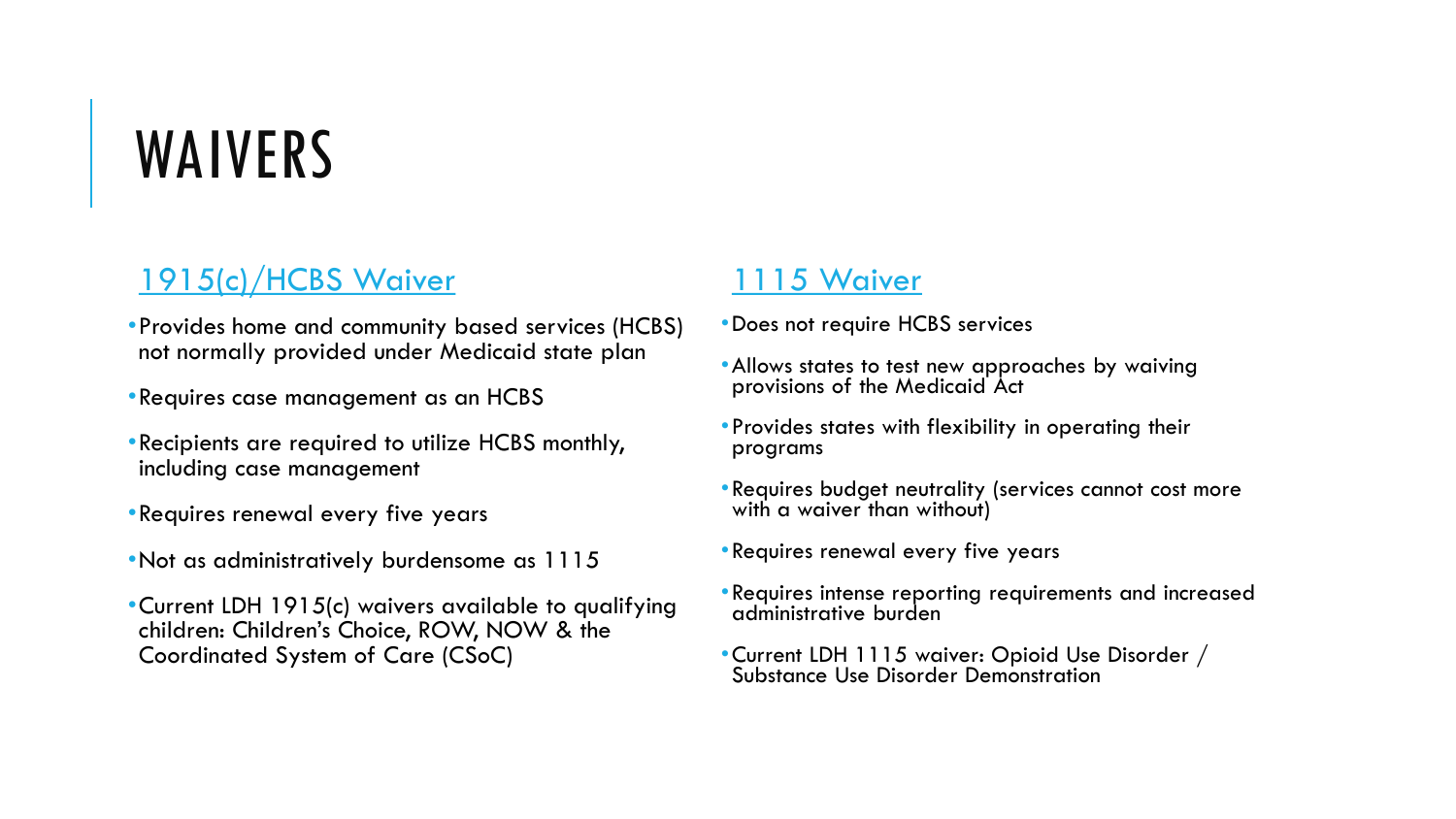

# IMPLEMENTATION STRATEGY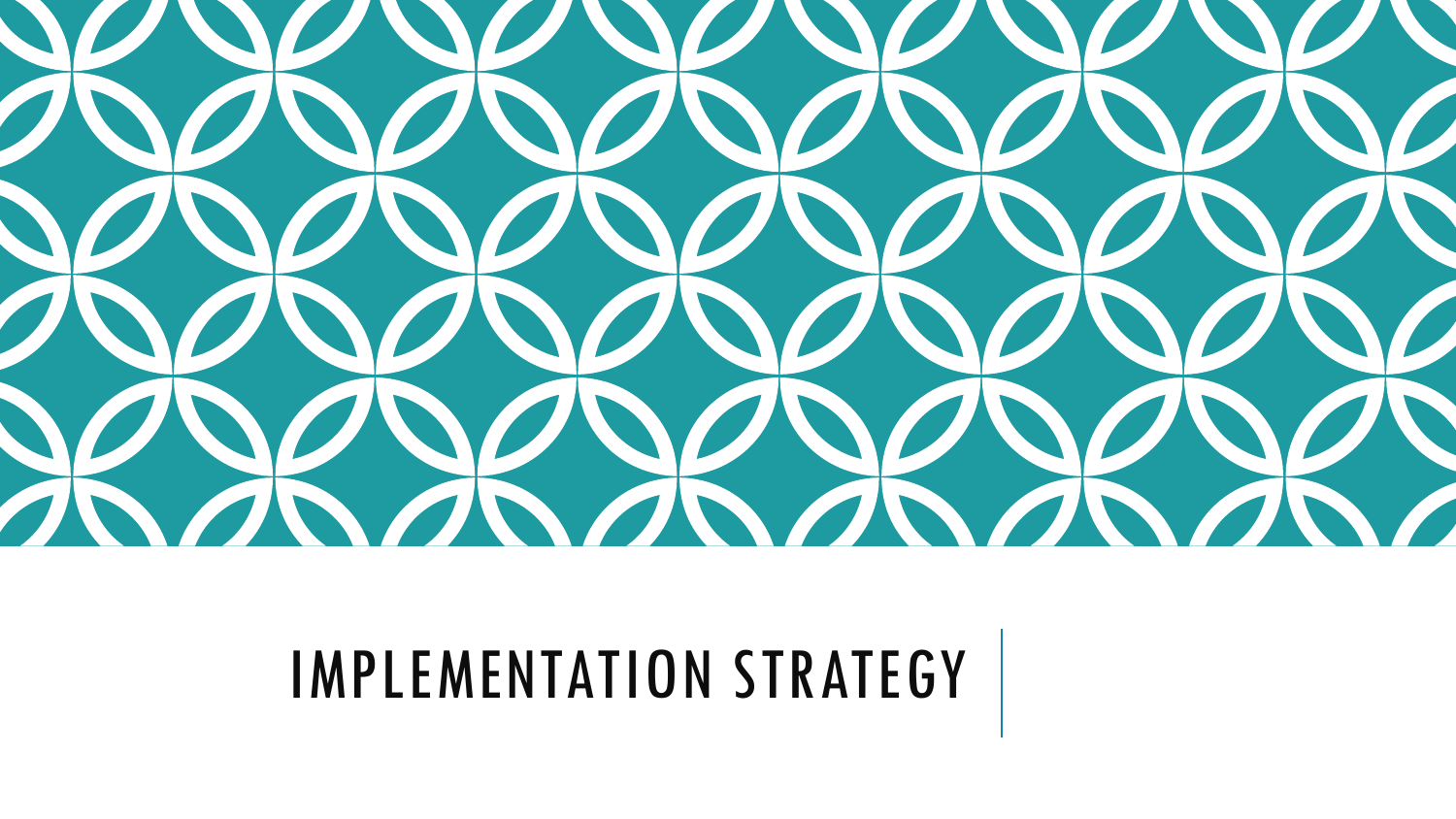### LDH FIRST YEAR GOAL

- •Develop a sustainable program that reduces risk of institutionalization for Louisiana children
- •Establish measures to allow for analyzing needs of target population of children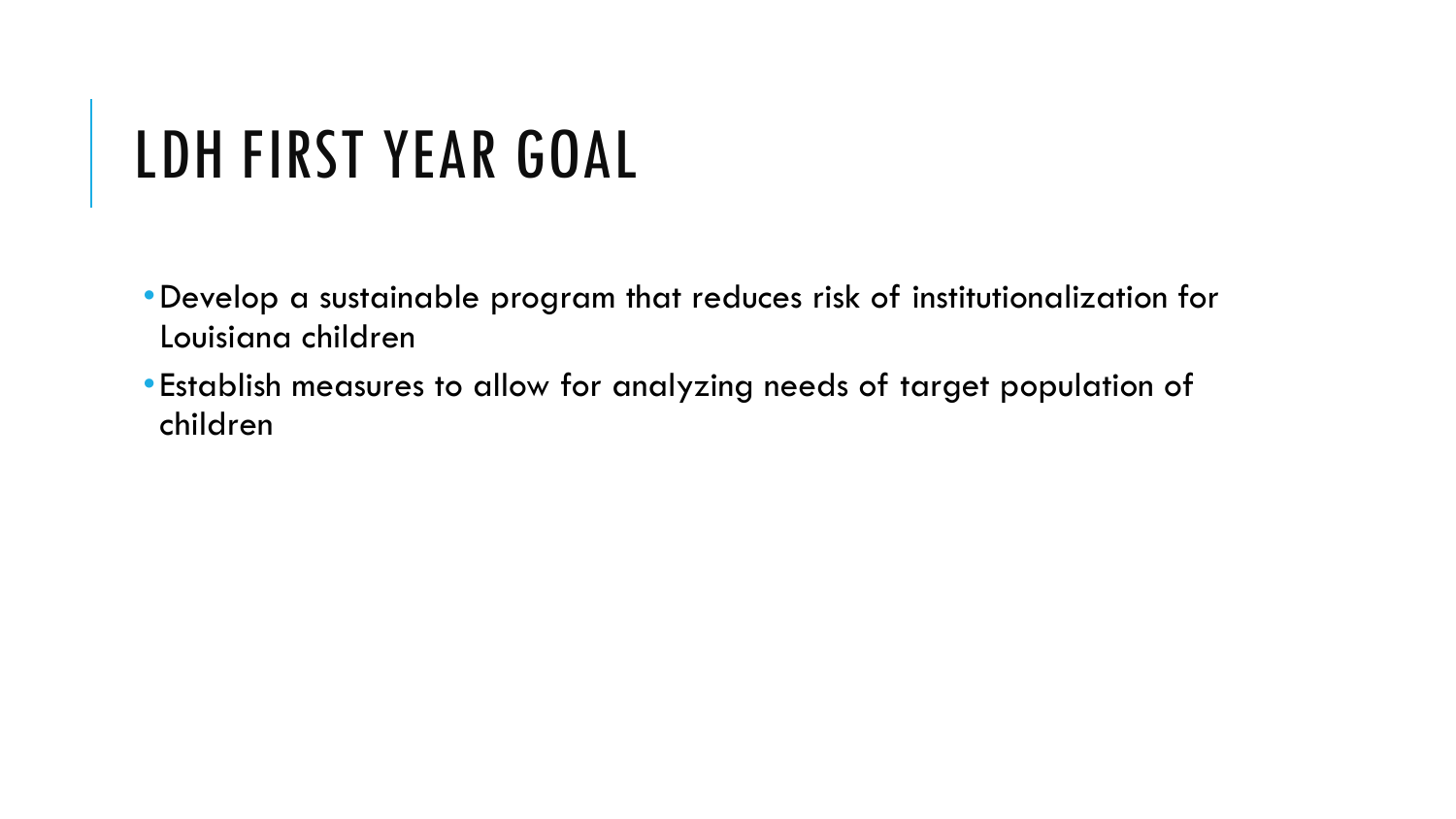### PREVIOUS PROPOSED STRATEGY & FEEDBACK

- **Implementation through a new 1915(c) waiver: 800 slots + likely wait list**
	- Available to individuals who meet institutional level of care, as defined in federal and state law and the waiver documentation
	- •LDH must specify the number of people the waiver is expected to serve; under the proposal, Medicaid would have requested 800 slots, with any additional children moving to a wait list
	- *Advantage for Act 421 implementation*: Provides waiver services (i.e., services not covered under state plan); limited enrollment would allow LDH to assess size and scope of population  $\mathsf{need}_\mathbf{S}'$  without jeopardizing funding for other discretionary Medicaid programs
	- *Disadvantage for Act 421 implementation*: Funding limitations would likely result in a waiting list

#### • **Stakeholder feedback on this proposal**

- Stakeholders would like LDH to explore requiring Act 421 families obtain/maintain private insurance
- Stakeholders are less interested in waiver services than Medicaid state plan services
- Stakeholders have concerns about wait list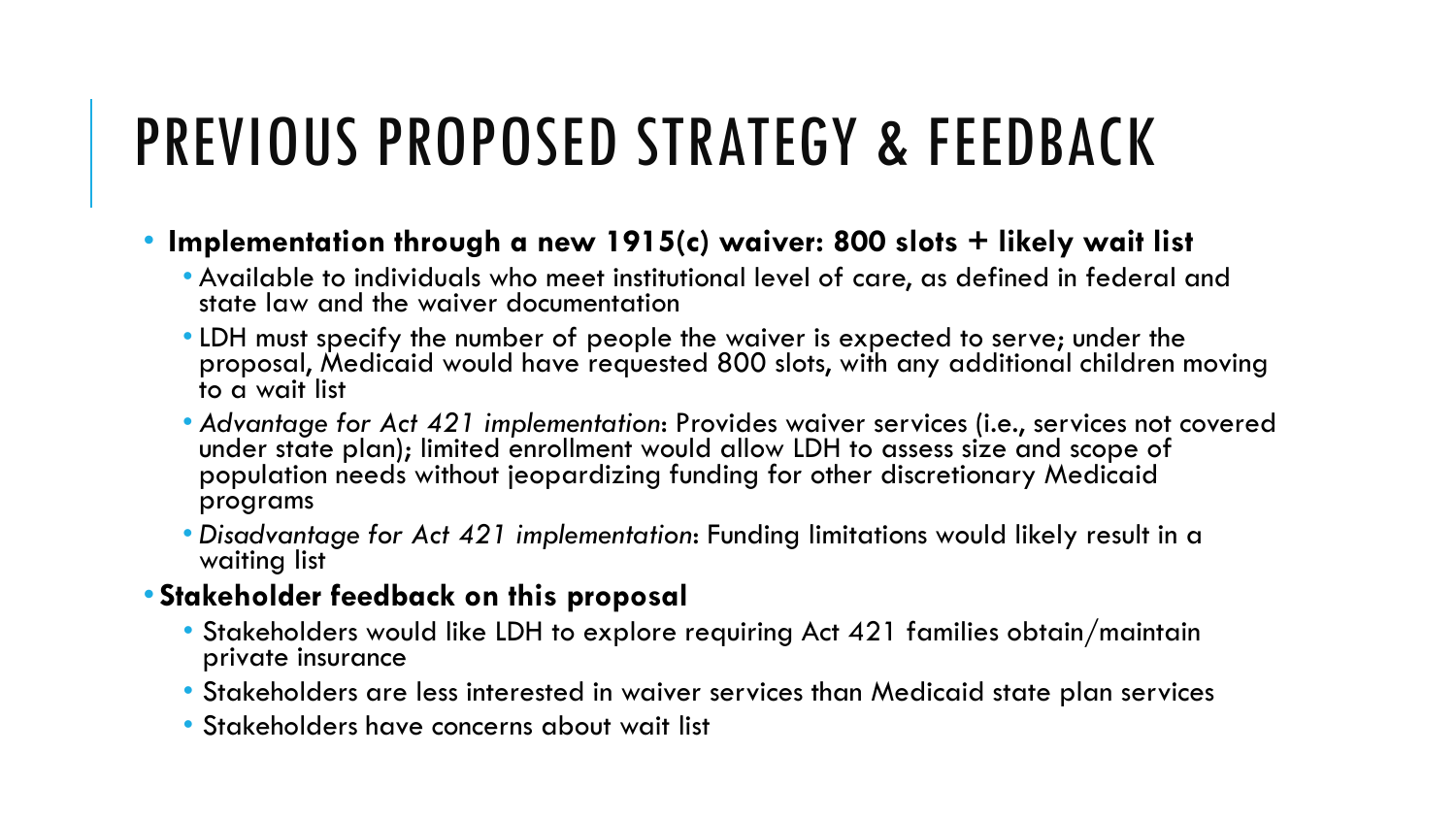#### LDH REVISED IMPLEMENTATION STRATEGY -1115 DEMONSTRATION WAIVER

#### •**What would the Act 421 1115 waiver look like?**

- General TEFRA requirements apply child has a disability and meets level-of-care requirements; parental income is disregarded
- Children eligible for Medicaid through any other mechanism (e.g., based on family income or via a 1915(c) waiver) are not eligible for Act 421 services
- Enrollees have access to state plan services
- No HCBS waiver services, resulting in more funds available for providing state plan services through more waiver slots
- Requirement to maintain private insurance, unless family demonstrates hardship
- Potential cost sharing for higher income families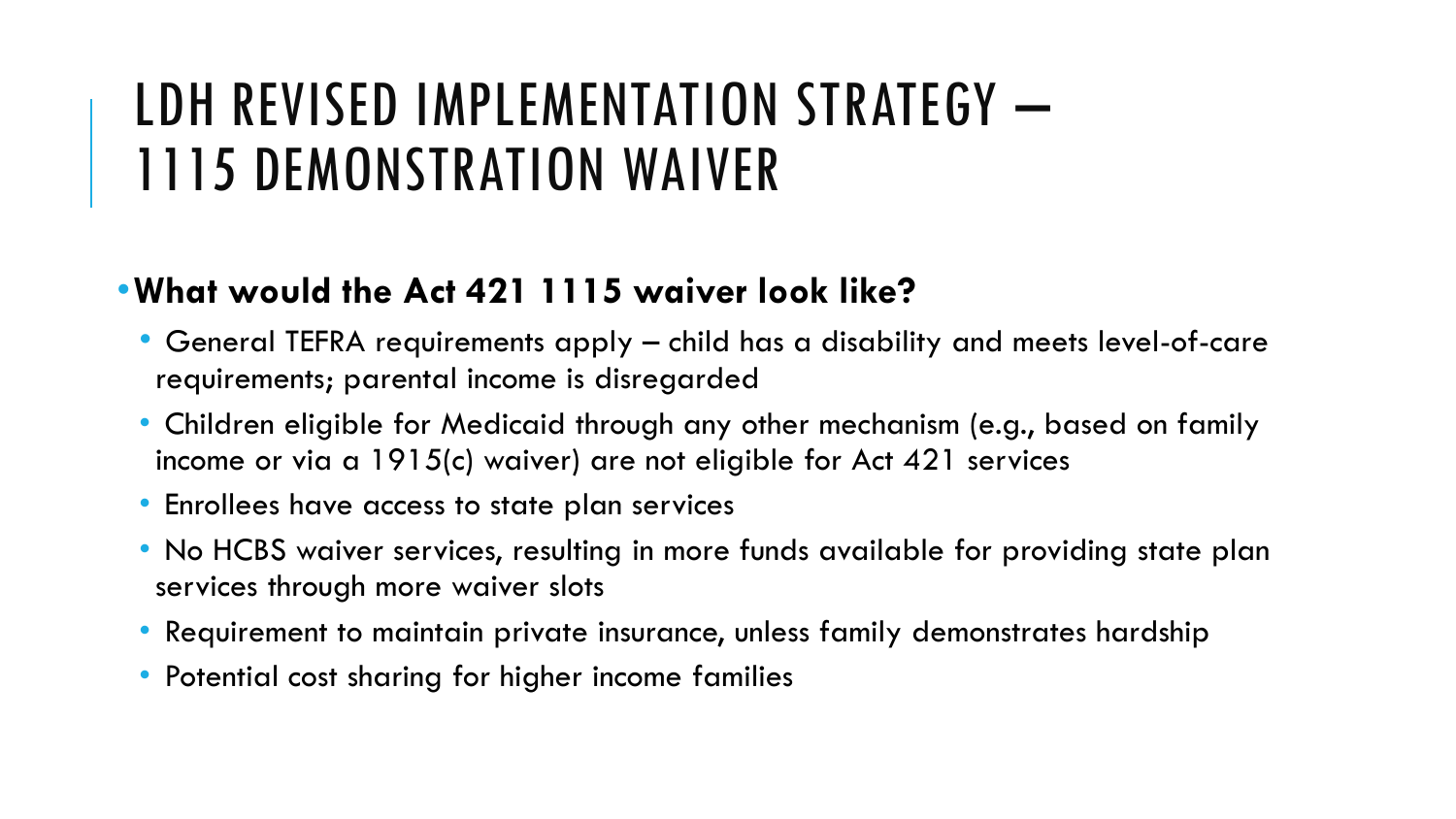#### LDH REVISED IMPLEMENTATION STRATEGY – 1115 DEMONSTRATION WAIVER

#### •**What would the Act 421 1115 waiver look like?**

- Program would more accurately reflect legislative intent in enacting Act 421
- Number of children served dependent on (1) legislative appropriation; (2) cost of services for children already enrolled in program; and (3) administrative costs
	- Tying number of enrollees to the appropriation allows LDH to assess administrative and service costs for program on ongoing basis as program rolls out, meaning the Department less likely to underestimate or overestimate costs
	- •Allows impact of secondary insurance, which cannot be reliably estimated prior to start of program, to immediately roll back into the program, possibly resulting in more slots for more children.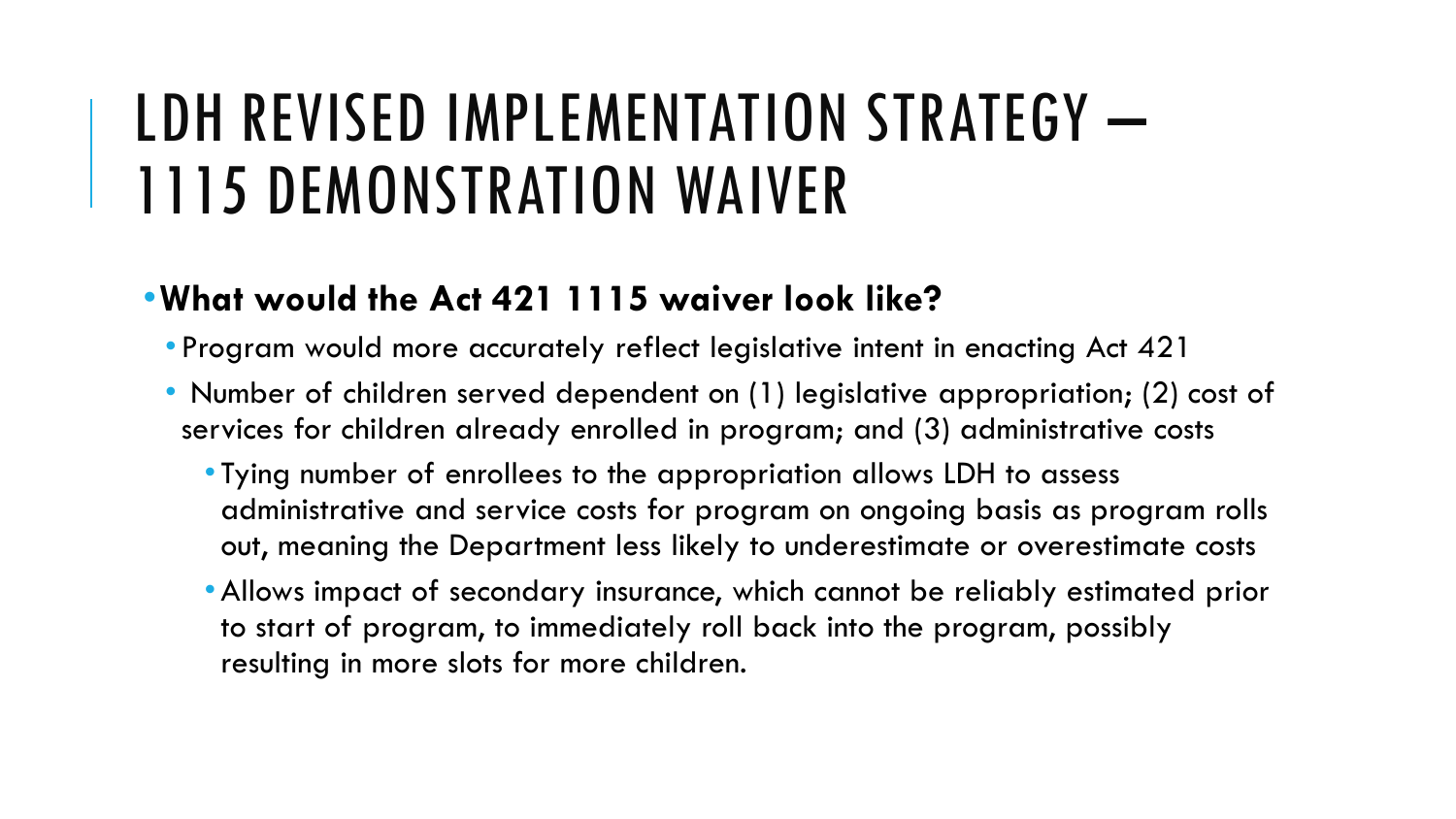

# ENROLLMENT AND ENTRY PROCESSES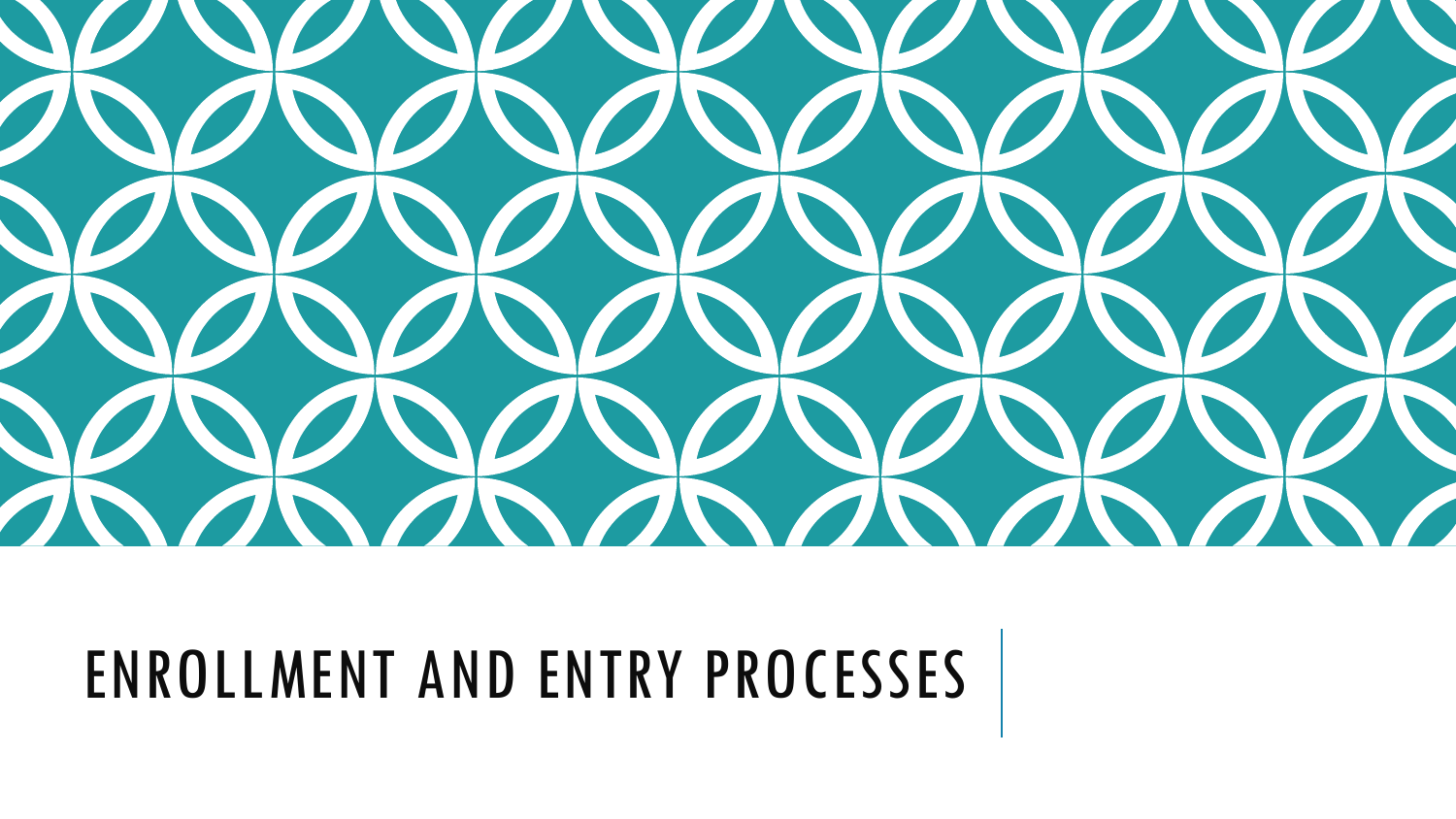### INITIAL ENROLLMENT / REQUESTS FOR SERVICES

- Time-limited initial registration period with later lottery for slot and wait list placement
- Following the lottery and initial organization of registry, services will be available first-come, first-served
- Needs-based allocation would be difficult to develop prior to start of program due to uncertainties as what to the needs of the population will be and how to assess need across levels of care accurately and fairly
- Existing placement on the OCDD registry does not guarantee a slot on the Act 421 waiver list
- Everyone seeking the Act 421 waiver will be required to submit a new application for this waiver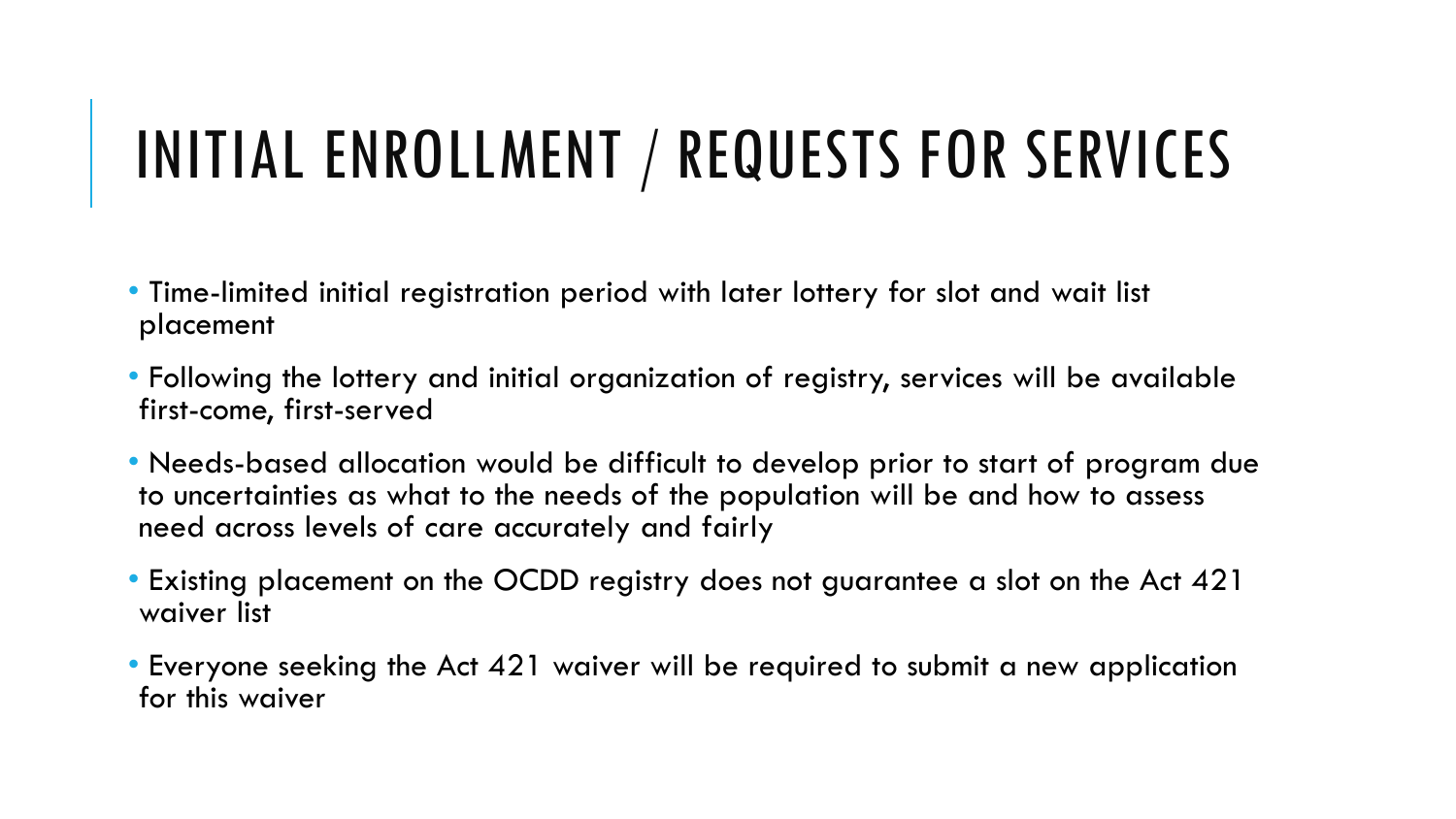### GENERAL ENROLLMENT PROCESS

- We anticipate approximately 75% of applicants will have developmental disabilities.
- Intent is to use existing infrastructure as much as possible through regional points of entry.
- Children will not qualify for Act 421 if otherwise eligible for Medicaid (including through existing waivers).
- •Children who have a suspected intellectual / developmental disability will go through OCDD eligibility.
- •LDH will make every effort to make entry into the service system as seamless as possible for parents and children.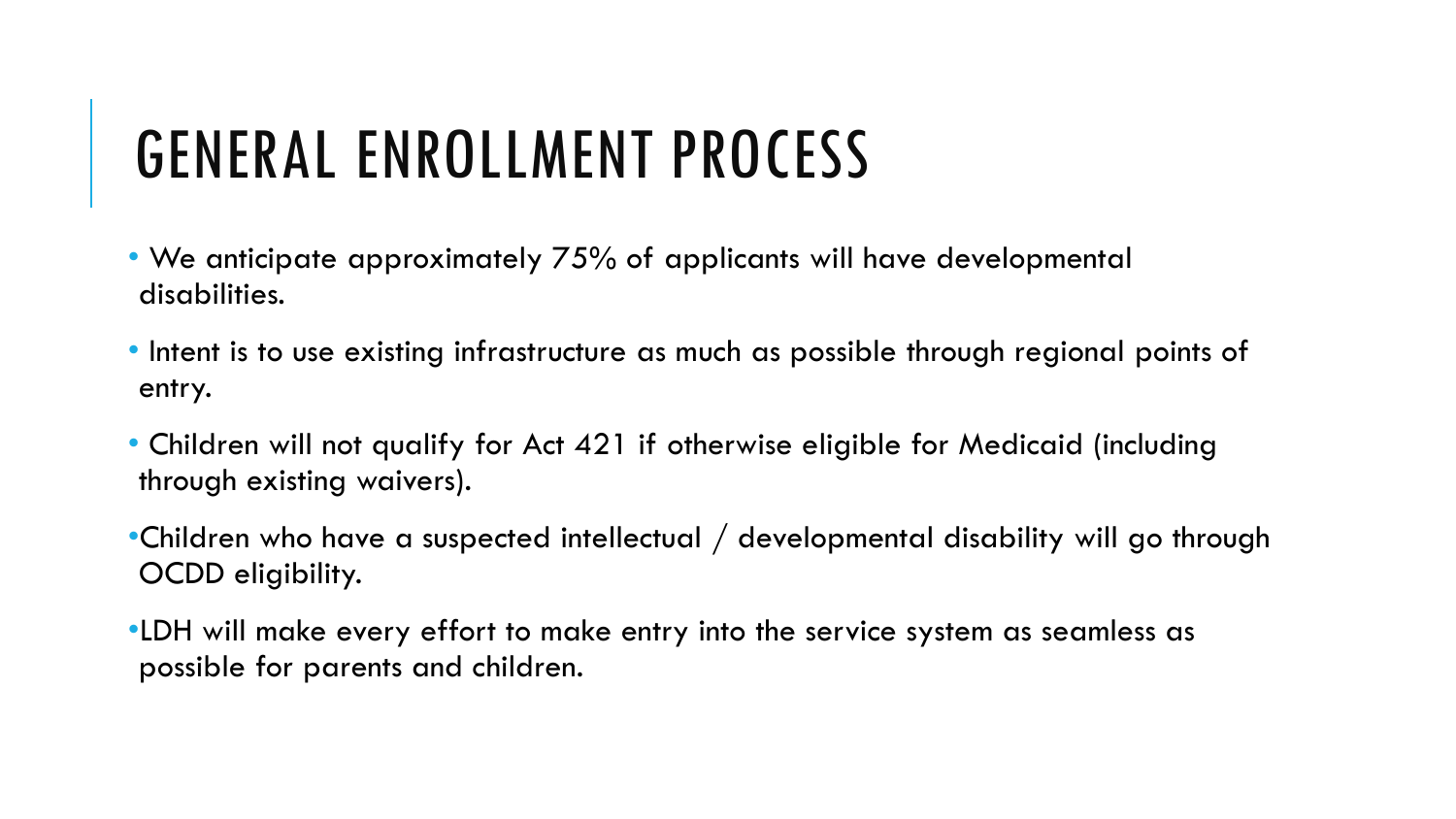

LEVEL OF CARE ASSESSMENTS